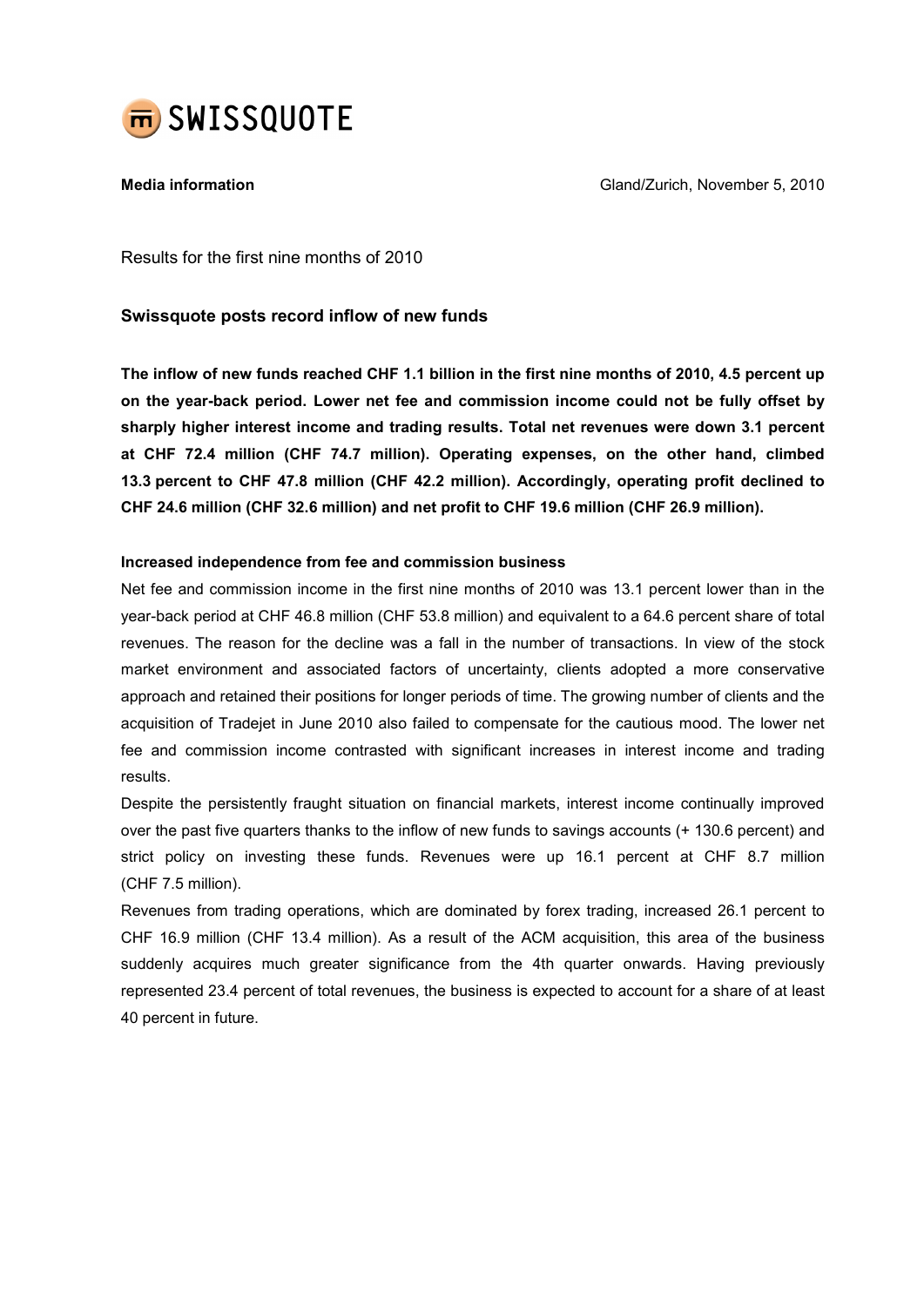

#### Profit margins remain at a high level

The reduced profit figures are a reflection of the slightly lower revenues and the CHF 5.6 million rise in operating expenses. Profit margins nevertheless remain at a very high level: 34.0 percent in terms of operating profit and 27.1 percent at the net profit level. The primary reason for the higher operating expenses was a rise in marketing costs (+ CHF 2.0 million) owing to the launch of new services; the increase in other operating expenses (+ CHF 2.0 million) was due to higher direct costs in relation to the fast-growing eForex arm.

## New reporting structure to reflect growth

In light of the growing diversity of its product line-up, Swissquote has decided to adopt a reporting structure that better reflects this new situation and provides a more transparent picture of the company's growth. Therefore, growth is no longer shown in terms of the number of clients but in terms of the number of accounts, as some clients – albeit in rare instances – have more than one account. All in all, the number of accounts rose by 17.2 percent in the first nine months to 162,047. This breaks down into 145,899 trading accounts (+11.7 percent), 13,345 saving accounts (+110.5 percent), 2,662 eForex accounts (+109.4 percent), and – only a few weeks after launch – as many as 141 ePrivate Banking accounts.

Assets under custody increased by 16 percent in overall terms to CHF 7.4 billion. CHF 7 billion of this was held in trading and eForex accounts, CHF 433.8 million in saving accounts, and CHF 11.5 million in ePrivate Banking accounts. Forex trading volume rose by 63.6 percent to USD 89.0 billion.

#### Forex business massively expanded by ACM acquisition

Swissquote's announcement of its acquisition of Advanced Currency Markets (ACM) – one of the world's largest forex trading firms – on October 26 was welcomed by clients and partners of ACM alike. ACM is very well positioned in the institutional clients business in particular. In recent months, however, some of these clients have been unsettled by the discussion about obtaining a banking license. "We aim to restore trust in the ACM brand through our solidity and strength, together with the banking license we have held for 10 years, and to rapidly expand business with institutional clients," says Swissquote CEO Marc Bürki. The merger of the two firms will be completed by the 2nd quarter of 2011 at the latest. The services previously provided by ACM will continue to be offered under the ACM label and developed as part of a battery of strategic projects. A totally new ACM internet platform will go live before the end of November, for instance, and ACM's offices in Geneva, Zurich (Bahnhofstrasse 64) and Dubai will be retained for the time being.

Despite the uncertainty in connection with the banking license, ACM generated revenue of CHF 27 million in the first nine months of 2010. It had a total trading volume of USD 300 billion, which compares with a figure of USD 89 billion for Swissquote during the same period.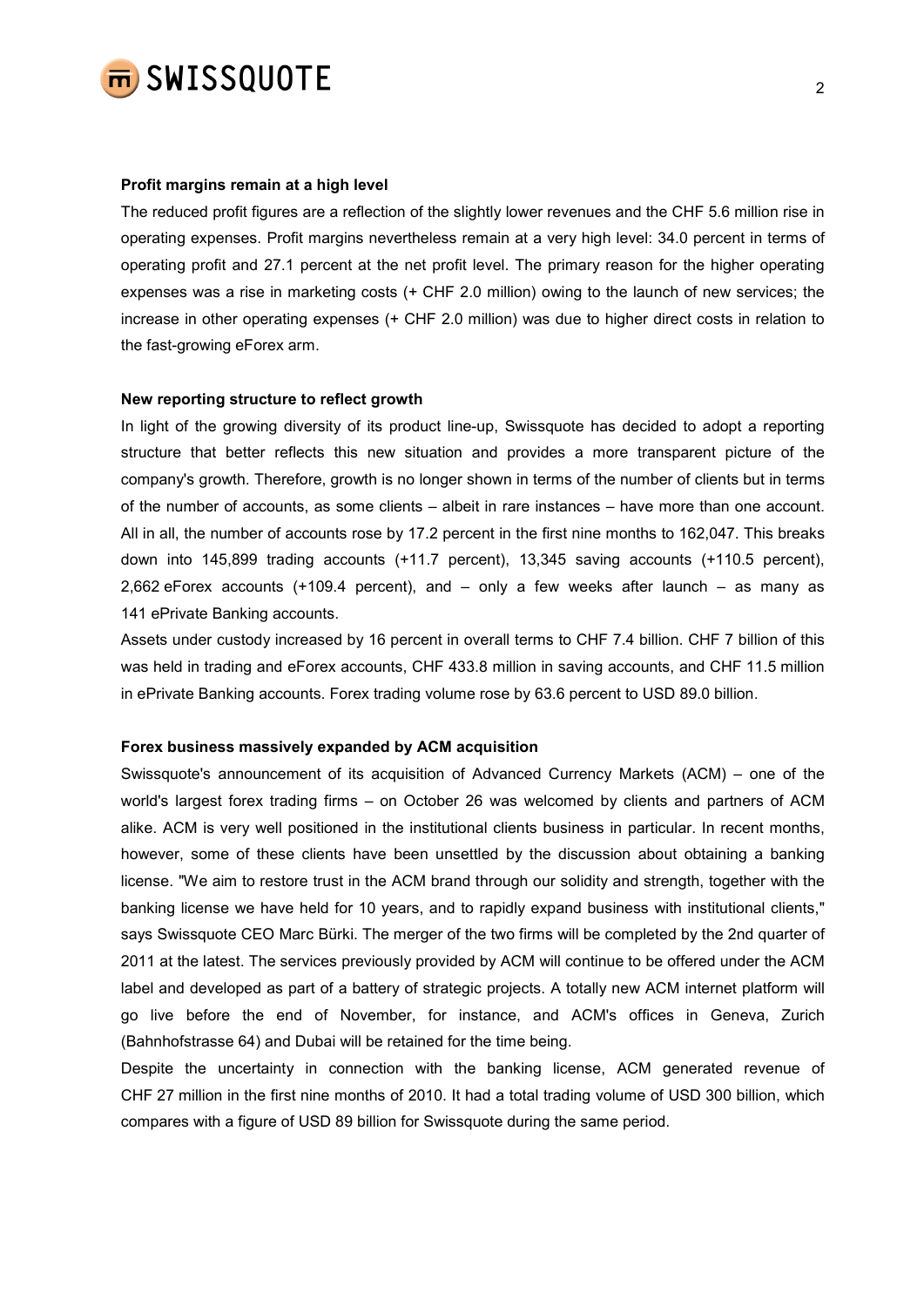

#### Swissquote lounge in Berne gets off to a successful start

The second Swissquote lounge – which opened recently in the very heart of Berne (Schauplatzgasse 9) – is already proving very popular. Every week, Swissquote talks with more than one hundred clients and potential clients. This opportunity to experience Swissquote not just virtually but also directly at first hand clearly meets a need. Anyone wishing to stay in touch with the financial markets is welcome to visit the Swissquote lounges. There they can access the latest stock market information, study the financial press, swap stock market experiences with like-minded people, find out more about the services Swissquote is offering, or open an account right then and there. Visitors can take advantage of free Wi-Fi access and can also test the Swissquote platform at the internetconnected workstations provided.

The complete Financial Report for the first nine months of 2010 can be found at: http://www.swissquote.ch – THE COMPANY/Investor Relations/Reporting

#### Swissquote − Swiss leader in online trading

Swissquote has 270 employees in Gland (Vaud) and Zurich. In addition to low-cost stock market access for private clients and portfolio managers, Swissquote offers a forex trading platform (FXBook), an attractive saving account as well as an electronic asset manager (ePrivate Banking). Swissquote Group Holding AG shares (SQN) are quoted on the SIX Swiss Exchange.

### For further information

Marc Bürki, CEO Swissquote Bank AG Chemin de la Crétaux 33, CH-1196 Gland ¦ Schützengasse 22/24, CH-8001 Zurich Tel. +41 22 999 98 50, fax +41 22 999 94 54, mobile +41 79 413 41 45 marc.burki@swissquote.ch

Nadja Keller, Assistant to CEO Tel. +41 44 825 88 01, nadja.keller@swissquote.ch

#### Agenda 2011

- 25.02.2011 Presentation of 2010 results in Zürich (SIX Swiss Exchange)
- 05.05.2011 Figures for the 1st quarter of 2011
- 06.05.2011 Annual General Meeting in Zurich